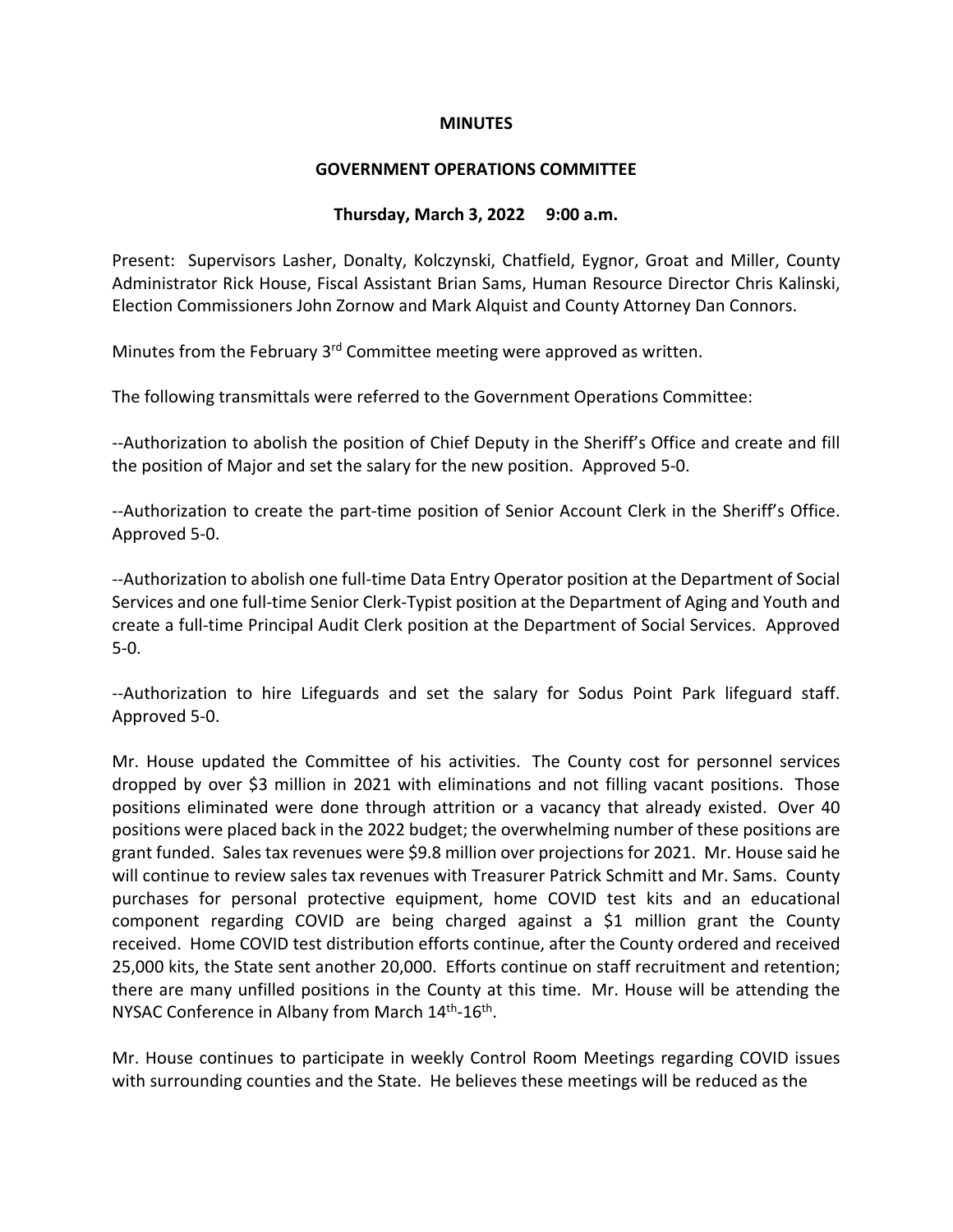# **PAGE 2**

number of COVID cases reduces. Labor negotiations are underway with the Teamsters. Mr. House is conducting annual performance evaluations as part of the County's Managerial/Confidential Pay Plan.

The following transmittals were presented for the County Clerk's Office:

--Authorization for the Chairman of the Board to sign an agreement with Biel's Document Management for microfilm services. This will help the County continue to convert digital images into microfilm. Approved 5-0.

--Authorization to carry over \$8,504.04 in remaining Hoffman Foundation Grant funding to the 2022 budget. These funds have been made available to the County for historical projects. Approved 5-0.

The monthly activities report for the County Attorney's Office was distributed with the agenda. During February staff drafted and/or reviewed 32 contracts and 28 insurance certificates. The Office received 27 Freedom of Information requests, handled two Juvenile Delinquent cases, and received five poor person applications, six accident reports and one grievance.

Mrs. Kalinski informed the Committee there were 27 new hires since the last meeting, 21 resignations and three retirements. COVID expenses related to County personnel total \$186,516; claims have slowed down drastically.

The Annual Report for the Board of Elections was received and filed. A copy of the report was sent electronically to all Supervisors prior to today's meeting. The Department operated with four full-time and two part-time staff members on an \$898,800 budget. In 2021 there were 256 Election Inspectors appointed and 57,869 mail check cards sent to voters. The number of Election Inspectors trained during the year was down; the Office is always looking to fill these positions. There are 37 poll sites in the County with 43 voting machines. Fifteen percent of County residents voted in the Republican Primary at a County cost of \$64,189 and 32% of residents voted in the General Election at cost of \$130,905. At the end of the year there were 60,919 registered voters in Wayne County, 24,630 Republican, 16,379 No Party, and 14,723 Democrat.

Mr. Zornow presented a transmittal requesting authorization to transfer \$163,500 from the County's Capital Reserve into the Board of Election's budget to pay for fifteen new voting machines. The County set funds aside for a gradual replacement of voting machines in the Capital Reserve. Machines currently in use were purchased in 2008. Mr. Alquist said old machines will be traded in or used for parts. Approved 5-0.

A lengthy discussion took place on Early Voting in New York. Due to the population of Wayne County, the State is requiring there be two early voting sites. The first site will remain at the